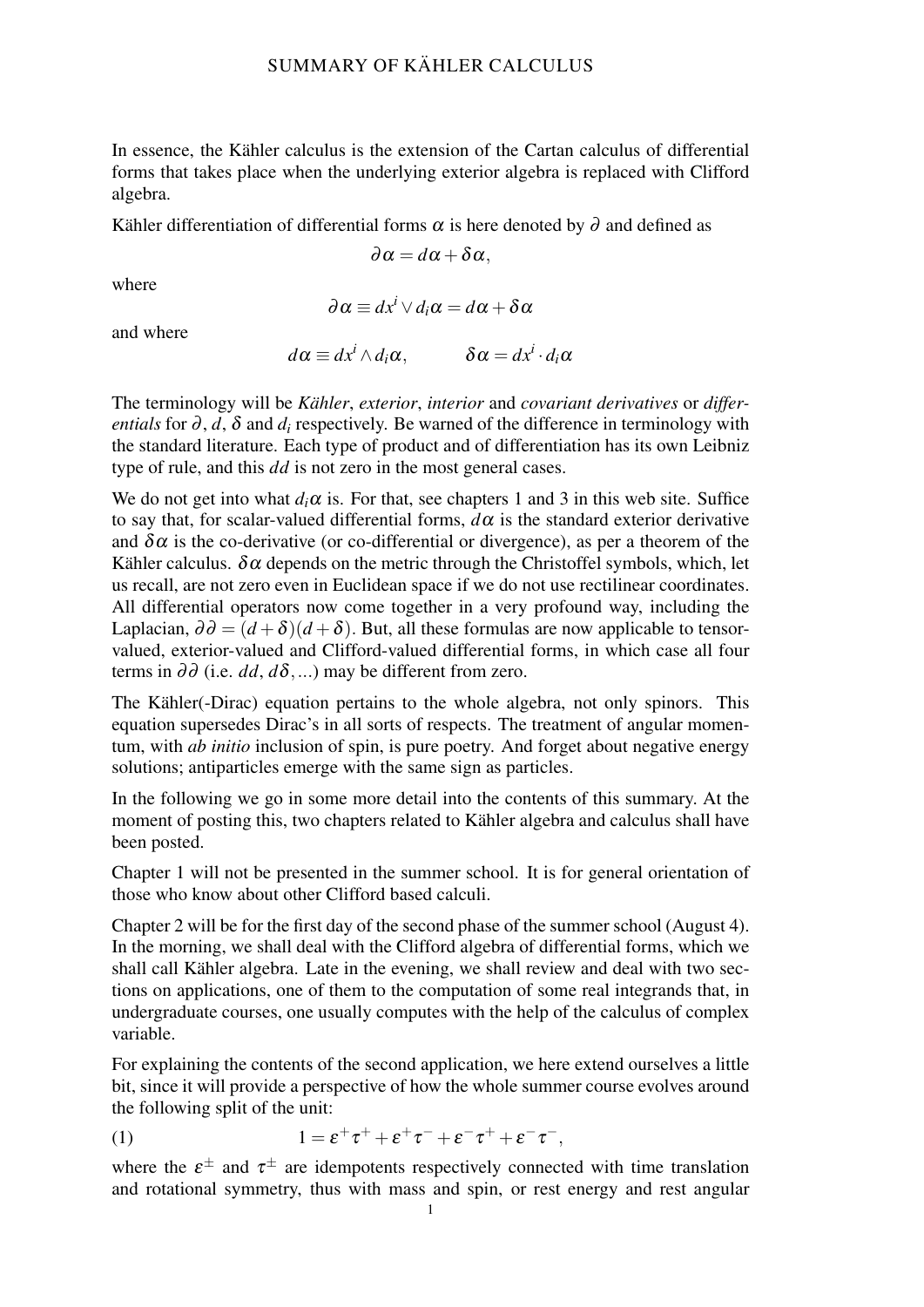momentum (If unfamiliar with the concept of idempotents, think simply of some type of special elements in the algebra). Kähler made the case that those four terms on the right of (1) represent electrons and positrons with both chirallities. We shall exploit over several chapters what this equation has to offer. In the last two chapters, we shall transcend this split.

Chapter 3 will deal with issues on differentiation That will be for the early morning of the second day of the second phase of the summer school (August 5). The applications will be for the evening and will comprise (a) Helmholtz theorem for scalar valued differential forms of arbitrary grade in Euclidean spaces of arbitrary dimension, (b) theory of real differential forms that mimics the calculus of complex variable, and not that just simplifies some real integrations, and (c) an improvement on Hodge's theorem.

Chapter 4 (August 6) will deal with the Kähler equation and how the Dirac equation is contained in it. Just from his equation, a variety of quantum mechanical issues emerge. Applications in relativistic quantum mechanics will be developed in the evening. The use of  $\varepsilon^\pm\tau^\pm$  and the  $\varepsilon^\pm\tau^\mp$  to represent electrons and positrons of both chirallities starts in this chapter.

Chapters 5 to 8 will be treated in the third phase of the summer school to the extent that time permits (August 8 and 9).

Chapter 5 will deal with symmetry and conservation. On the one hand there is the conservation law in exterior-interior calculus, which is what the Kähler calculus actually is. A uniqueness theorem that is required for the Helmholtz and Hodge's theorems immediately follows. A second application, already present in Kähler's work, is his derivation of the concept of charge through the split

$$
(2) \t u = {}^+u \, \varepsilon^+ + {}^-u \, \varepsilon^-.
$$

related to time translation and developed in an electromagnetic context. It comes in two types, positive and negative. At the same time, the particles and antiparticles represented on the right  $\varepsilon^{\pm} \tau^*$  hand side of (1) pertain to the same sign of the energy.

Chapter 6 deals with angular momentum. Theory and applications here come together. By viewing angular momentum from a perspective of differential forms, not only do the orbital and spin parts come together, but actually are born together, not as twins, but as non-invariant terms which only become invariant after taking something from one of them and adding it to the other. Spin is as external as orbital, and orbital is as internal as spin. This confirms at a very profound level that the concept of particle emerges from the concept of field solutions of basic equations. The field is not exchange currency (quantized or not) among merchants (particles).

In chapter 7, we first start with the geometrization of the imaginary unit in quantum mechanics. The use of Clifford algebra in dealing with the phase factor replaces the imaginary unit with a bivector, and forces the same replacement in the idempotents as both of them, a phase factor and an idempotent, come together for each one-parameter symmetry. Three directions give rise to three generations. This raises the issue of which directions are those. This has an easy solution without renouncing the Lorentz transformations (key word: Reichenbach-Gruenbaum thesis of conventionality of synchronizations). The weak interaction, or something like it, clearly emerges. Kähler's Clifford algebra is replaced with the tensor product of two Clifford algebras. At the same time, one has extended the split (1), which was not possible before this geometrization.

Chapter 8 will deal with a second extension of the split due to the fact that the said tensor product contains a commutative substructure. Instead of having idempotents with just two factors, like the  $\varepsilon^{\pm} \tau^{\pm}$  and the  $\varepsilon^{\pm} \tau^{\mp}$ , we shall now have three factors,